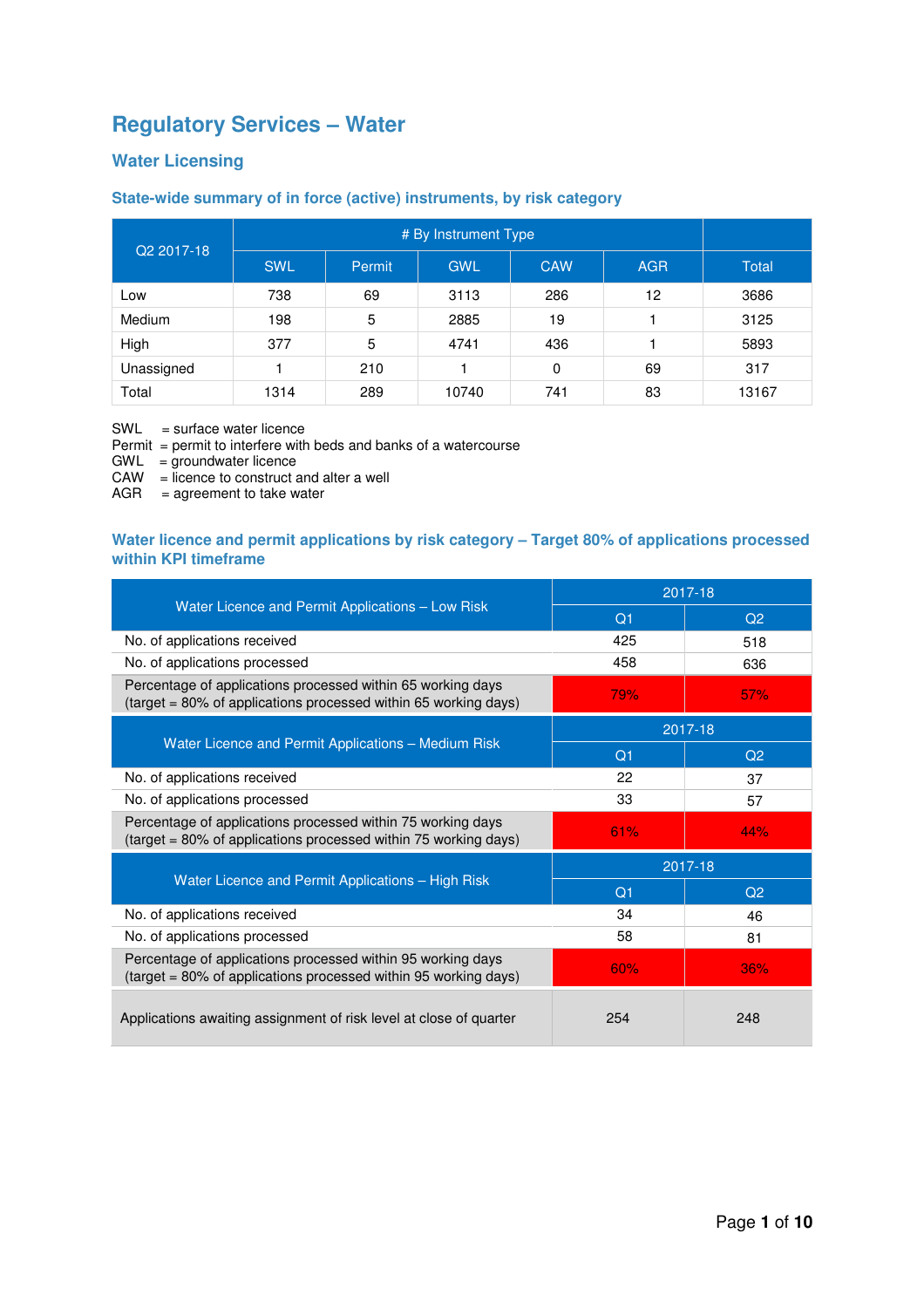### **Water licence and permit applications currently under assessment for greater than 65 working days – Target ≤350 applications**

| <b>Under</b><br>Assessment | Instrument Application Type |       |            |         |              |          |               |       |  |  |
|----------------------------|-----------------------------|-------|------------|---------|--------------|----------|---------------|-------|--|--|
| 2017-18                    | Agreement                   | Amend | <b>New</b> | Renewal | <b>Trade</b> | Transfer | Dept<br>Amend | Total |  |  |
| Q1                         | 24                          | 54    | 238        | 53      | 24           | 17       | 165           | 575   |  |  |
| Q2                         | 16                          | 58    | 207        | 49      | 29           | 36       | 95            | 490   |  |  |

Excludes applications awaiting further information from applicant or external agency.

Department Amend = Amendments initiated by the Department of Water and Environmental Regulation.

### **Land Use Planning**

### **Land use planning advice requests, by category**

|         | Advice request category                          |                             |                           |                                |                                |              |  |  |  |
|---------|--------------------------------------------------|-----------------------------|---------------------------|--------------------------------|--------------------------------|--------------|--|--|--|
| 2017-18 | Environmental<br>Protection<br><b>Assessment</b> | Land Use<br><b>Activity</b> | <b>Land Use</b><br>Change | Mining and<br><b>Petroleum</b> | Reports and<br><b>Policies</b> | <b>Total</b> |  |  |  |
| Q2      |                                                  | 110                         | 87                        | 43                             | 55                             | 302          |  |  |  |

#### **Land use planning advice requests, by type – Target 95% statutory responses finalised within 35 working days**

|                                                                                                                                                                  | 2017-18 |
|------------------------------------------------------------------------------------------------------------------------------------------------------------------|---------|
| <b>Advice Request Type</b>                                                                                                                                       | Q2      |
| No. of statutory referrals                                                                                                                                       | 242     |
| No. of non-statutory referrals                                                                                                                                   | 60      |
| Total no. of referrals                                                                                                                                           | 302     |
| Percentage of statutory responses finalised within 35 working days<br>(target = 95% of statutory responses finalised within 35 working days statutory timeframe) | 98%     |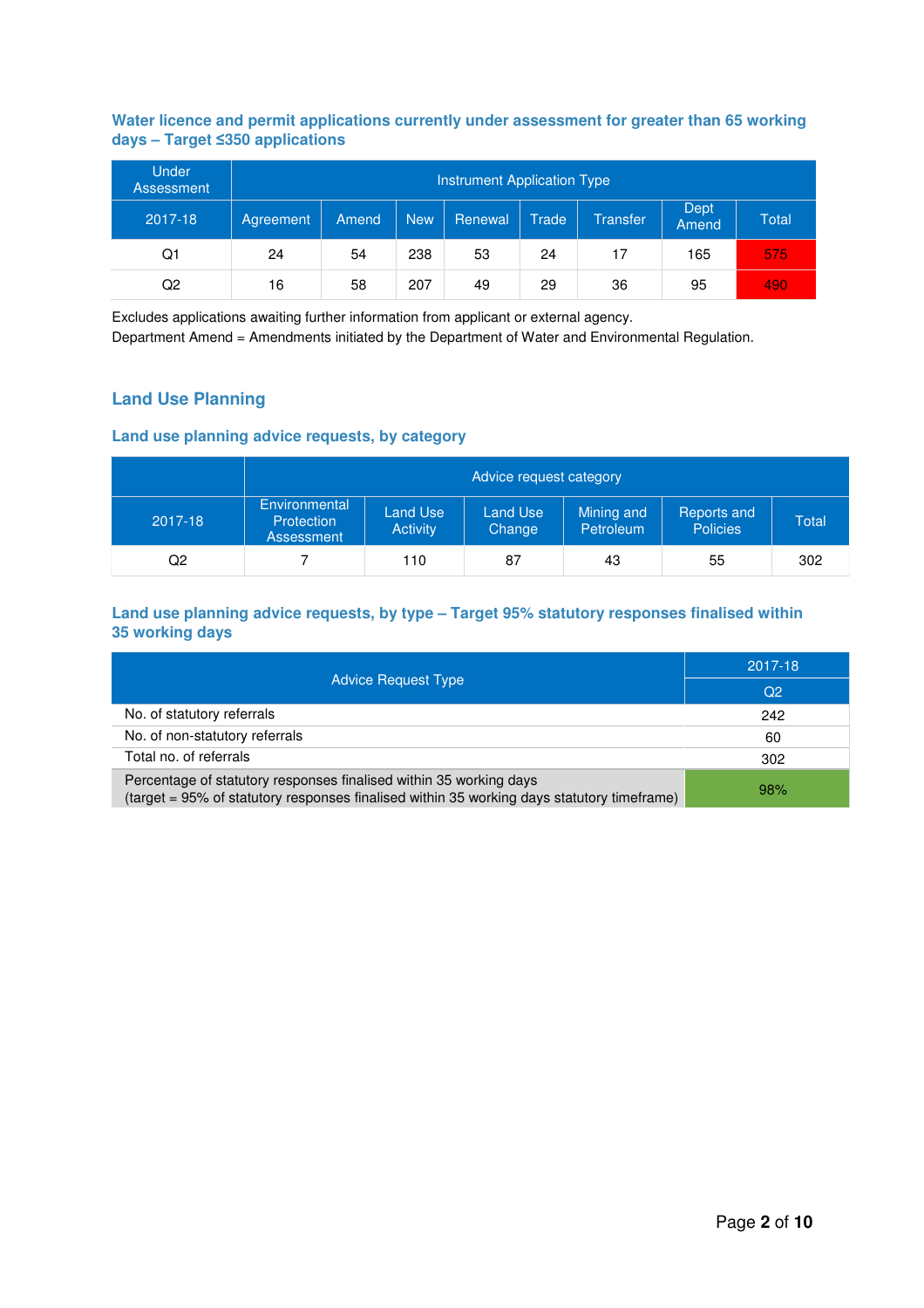# **Regulatory Services – Environment**

**State-wide summary of in force (active) instruments** 

| 2017-18   | # By Instrument Type |                       |                         |  |  |  |  |
|-----------|----------------------|-----------------------|-------------------------|--|--|--|--|
|           | Licence              | <b>Works Approval</b> | <b>Clearing Permits</b> |  |  |  |  |
| Quarter 2 | 1017                 | 378                   | 1043                    |  |  |  |  |

### **Licence and Works Approvals**

### **Major resource projects – applications**

|                                                                                                                   |                |              | 2016-17        |          | 2017-18        |                |
|-------------------------------------------------------------------------------------------------------------------|----------------|--------------|----------------|----------|----------------|----------------|
| <b>Works Approvals Applications</b>                                                                               | Q <sub>1</sub> | Q2           | Q3             | Q4       | Q <sub>1</sub> | Q <sub>2</sub> |
| No. of applications accepted                                                                                      | 3              | 1            | 0              | $\Omega$ | 3              | $\overline{2}$ |
| No. of applications decided                                                                                       | $\overline{2}$ | 1            | 3              | 0        |                | 1              |
| No. of applications withdrawn/declined                                                                            | $\Omega$       | $\Omega$     | $\overline{2}$ | 0        | 0              | $\Omega$       |
| No. of open applications as of end of<br>quarter                                                                  | 3              | 3            | 1              | $\Omega$ | $3^*$          | 4              |
| Average time for decision (working days)                                                                          | 64             | 58           | 44             | $\Omega$ | 60             | 49             |
| Percentage of applications that were<br>decided within 60 working days<br>(target = 100% of applications decided) | N/A            | 100%         | 100%           | N/A      | 100%           | 100%           |
|                                                                                                                   |                |              |                |          |                |                |
|                                                                                                                   |                |              | 2016-17        |          |                | 2017-18        |
| <b>Licence Applications</b>                                                                                       | Q <sub>1</sub> | Q2           | Q3             | Q4       | Q <sub>1</sub> | Q2             |
| No. of applications accepted                                                                                      | 1              | 2            | 0              | 1        | $\Omega$       | $\Omega$       |
| No. of applications decided                                                                                       | 3              | $\mathbf{0}$ | 0              | 0        | 0              | $\Omega$       |
| No. of applications withdrawn/declined                                                                            | $\Omega$       | $\Omega$     | $\overline{2}$ | $\Omega$ | 0              | $\Omega$       |
| No. of open applications as of end of<br>quarter                                                                  | $\overline{2}$ | 4            | 5              | 6        | $4**$          | 5              |
| Average time for decision (working days)                                                                          | 58             | N/A          | N/A            | N/A      | N/A            | N/A            |

\* Due to additional data integrity checks the number of applications open and therefore carried over from Q4 is 1 resulting in 3 open applications at the end of this quarter.

\*\* Due to additional data integrity checks the number of applications open and therefore carried over from Q4 is 2 resulting in 4 open applications at the end of this quarter.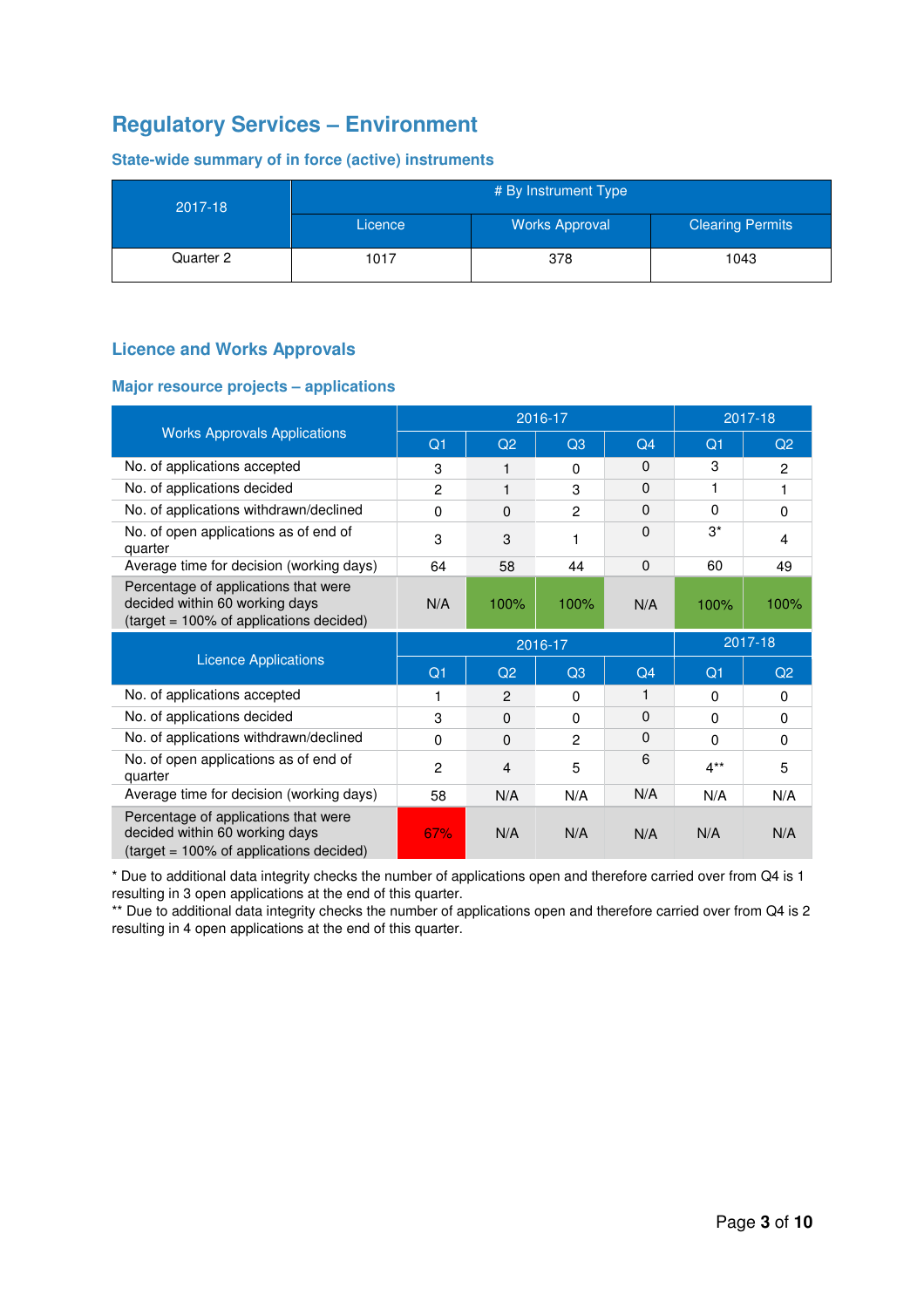### **Other projects applications**

|                                                                                                                      |                | 2016-17       |         | 2017-18        |                |                |
|----------------------------------------------------------------------------------------------------------------------|----------------|---------------|---------|----------------|----------------|----------------|
| <b>Works Approvals Applications</b>                                                                                  | Q <sub>1</sub> | Q2            | Q3      | Q <sub>4</sub> | Q1             | Q <sub>2</sub> |
| No. of applications accepted                                                                                         | 17             | 30            | 11      | 23             | 26             | 17             |
| No. of applications decided                                                                                          | 7              | 15            | 11      | 15             | 20             | 18             |
| No. of applications withdrawn/declined                                                                               | 3              | $\mathcal{P}$ | 4       | $\mathcal{P}$  | $\mathfrak{p}$ | 6              |
| No. of open applications as of end of<br>quarter                                                                     | 28             | 43            | 40      | 49             | $55*$          | 48             |
| Average time for decision (working<br>days)                                                                          | 50             | 79            | 64      | 64             | 83             | 65             |
| Percentage of applications that were<br>finalised within 60 working days<br>(target = 80% of applications finalised) | 86%            | 60%           | 30%     | 60%            | 45%            | 56%            |
|                                                                                                                      |                | 2016-17       | 2017-18 |                |                |                |
| <b>Licence Applications</b>                                                                                          | Q <sub>1</sub> | Q2            | Q3      | Q <sub>4</sub> | Q <sub>1</sub> | Q <sub>2</sub> |
| No. of applications accepted                                                                                         | 14             | 31            | 15      | 29             | 21             | 20             |
| No. of applications decided                                                                                          | 9              | 11            | 8       | 9              | 9              | 22             |
| No. of applications withdrawn/declined                                                                               |                | 0             | 3       | $\overline{2}$ | 9              | 9              |
| No. of open applications as of end of<br>quarter                                                                     | 38             | 58            | 66      | 86             | $98**$         | 87             |
| Average time for decision (working<br>days)                                                                          | 48             | 74            | 113     | 36             | 46             | 63             |
| Percentage of applications that were<br>decided within 60 working days<br>(target = 80% of applications decided)     | 78%            | 55%           | 25%     | 89%            | 78%            | 59%            |

\* Due to additional data integrity checks the number of applications open and therefore carried over from Q4 is 51 resulting in 55 open applications at the end of this quarter.

\*\* Due to additional data integrity checks the number of applications open and therefore carried over from Q4 is 95 resulting in 98 open applications at the end of this quarter.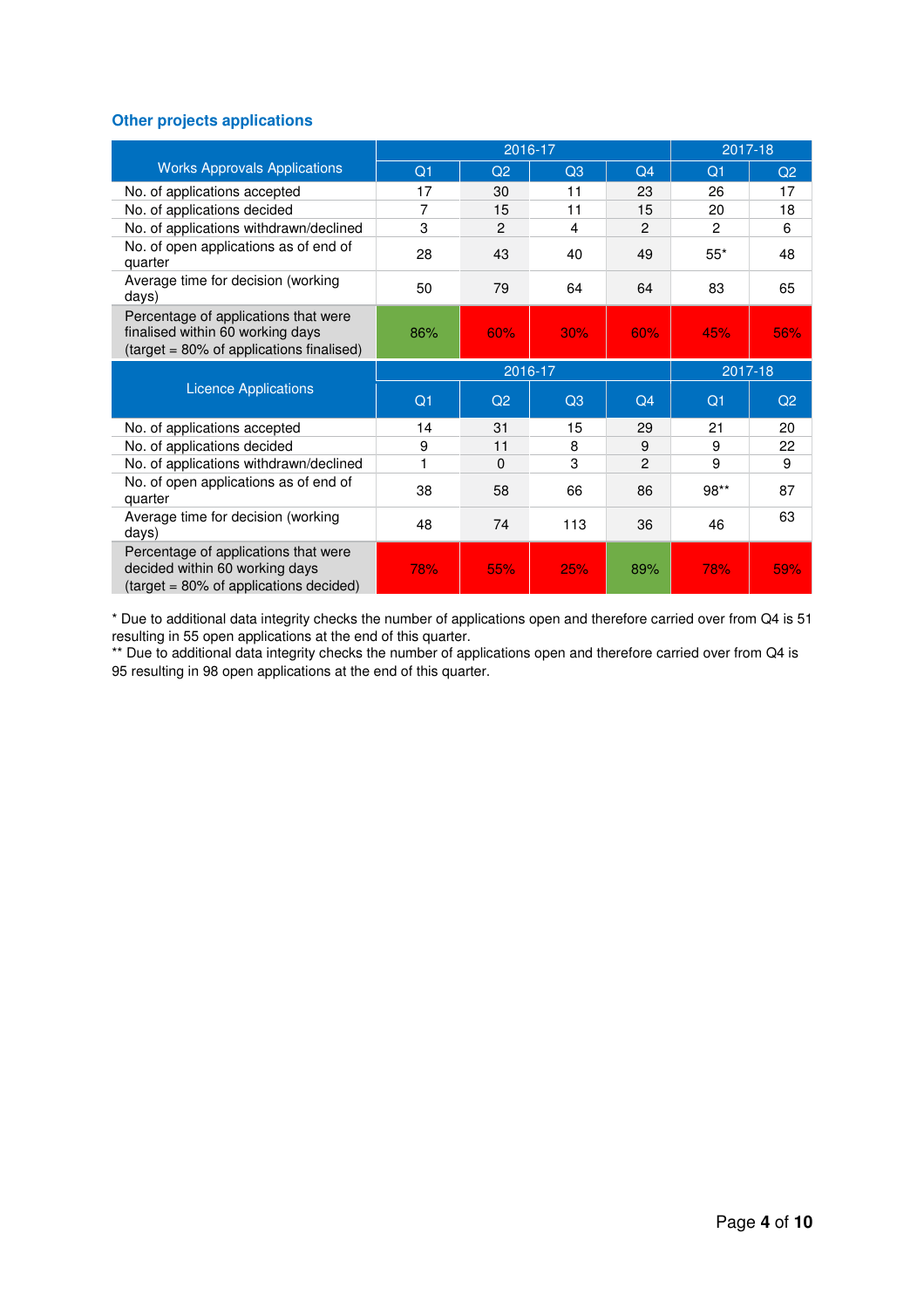#### **Amendment applications**

| Works approval amendment applications                                                                              |                |                | 2016-17  |                | 2017-18        |          |
|--------------------------------------------------------------------------------------------------------------------|----------------|----------------|----------|----------------|----------------|----------|
|                                                                                                                    | Q1             | Q2             | Q3       | Q <sub>4</sub> | Q <sub>1</sub> | Q2       |
| No. of applications accepted                                                                                       | 15             | 16             | 11       | 12             | 11             | 12       |
| No. of applications decided                                                                                        | 19             | 9              | 12       | 10             | $\overline{7}$ | 12       |
| No. of applications withdrawn/declined                                                                             | $\Omega$       | $\Omega$       | $\Omega$ | $\Omega$       | $\Omega$       | $\Omega$ |
| No. of open applications as of end of<br>quarter                                                                   | 13             | 12             | 9        | 10             | $13*$          | 13       |
| Average time for decision (working days)                                                                           | 37             | 26             | 35       | 27             | 43             | 24       |
| Percentage of applications that were<br>decided within 60 working days<br>(target = 80% of applications finalised) | 84%            | 89%            | 75%      | 80%            | 71%            | 92%      |
|                                                                                                                    |                | 2016-17        |          | 2017-18        |                |          |
| Licence amendment applications                                                                                     | Q <sub>1</sub> | Q <sub>2</sub> | Q3       | Q <sub>4</sub> | Q <sub>1</sub> | Q2       |
| No. of applications accepted                                                                                       | 98             | 107            | 63       | 55             | 75             | 70       |
| No. of applications decided                                                                                        | 92             | 72             | 83       | 52             | 55             | 62       |
| No. of applications withdrawn/declined                                                                             | $\Omega$       | $\Omega$       | 9        | 3              | $\Omega$       | 3        |
| No. of open applications as of end of<br>quarter                                                                   | 131            | 161            | 117      | 121            | $152**$        | 157      |
| Average time for decision (working days)                                                                           | 71             | 107            | 55       | 56             | 54             | 73       |
| Percentage of applications that were<br>decided within 60 working days<br>(target = 80% of applications finalised) | 45%            | 35%            | 63%      | 67%            | 71%            | 61%      |

\* Due to additional data integrity checks the number of applications open and therefore carried over from Q4 is 9 resulting in 13 open applications at the end of this quarter.

\*\* Due to additional data integrity checks the number of applications open and therefore carried over from Q4 is 132 resulting in 152 open applications at the end of this quarter.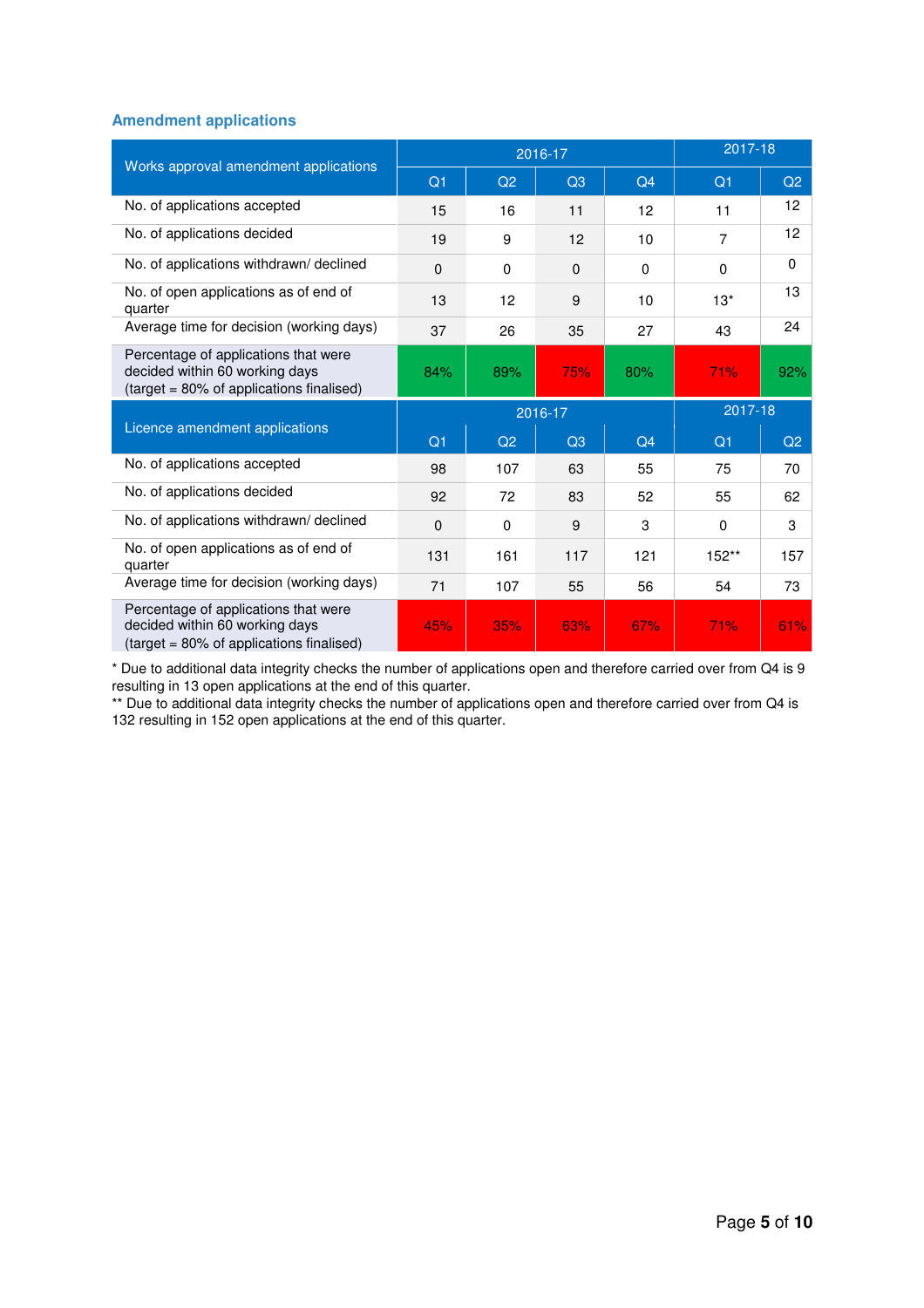# **Native vegetation clearing**

### **Native vegetation clearing permit applications**

| <b>Applications</b>                                                                                                 |                | 2016-17 | 2017-18 |                |                |                |
|---------------------------------------------------------------------------------------------------------------------|----------------|---------|---------|----------------|----------------|----------------|
|                                                                                                                     | Q <sub>1</sub> | Q2      | Q3      | Q <sub>4</sub> | Q <sub>1</sub> | Q <sub>2</sub> |
| No. of applications carried over from<br>previous periods                                                           | 122            | 130     | 138     | $161*$         | $181**$        | 190            |
| No. of applications received                                                                                        | 137            | 109     | 99      | 116            | 103            | 120            |
| No. of decisions on applications                                                                                    | 129            | 101     | 72      | 90             | 94             | 118            |
| No. of open applications as of end of<br>quarter                                                                    | 130            | 138     | 163     | 187            | 190            | 192            |
| Average time for decision (calendar days<br>minus time in 'stop-the-clock')                                         | 46             | 53      | 48      | 63             | 74             | 74             |
| No. of decisions that were subject to 'stop-<br>the-clock'                                                          | 42             | 35      | 25      | 33             | 50             | 48             |
| Average time in 'stop-the-clock' for<br>decisions in calendar days                                                  | 31             | 26      | 18      | 59             | 72             | 100            |
| Percentage of applications that were<br>decided within 60 working days<br>$(target = 80\% of applications decided)$ | 76%            | 74%     | 74%     | 57%            | 47%            | 44%            |

\* Due to additional data integrity checks the number of applications open and therefore carried over from Q3 is 161.

\*\* Due to additional data integrity checks the number of applications open and therefore carried over from Q4 is 181.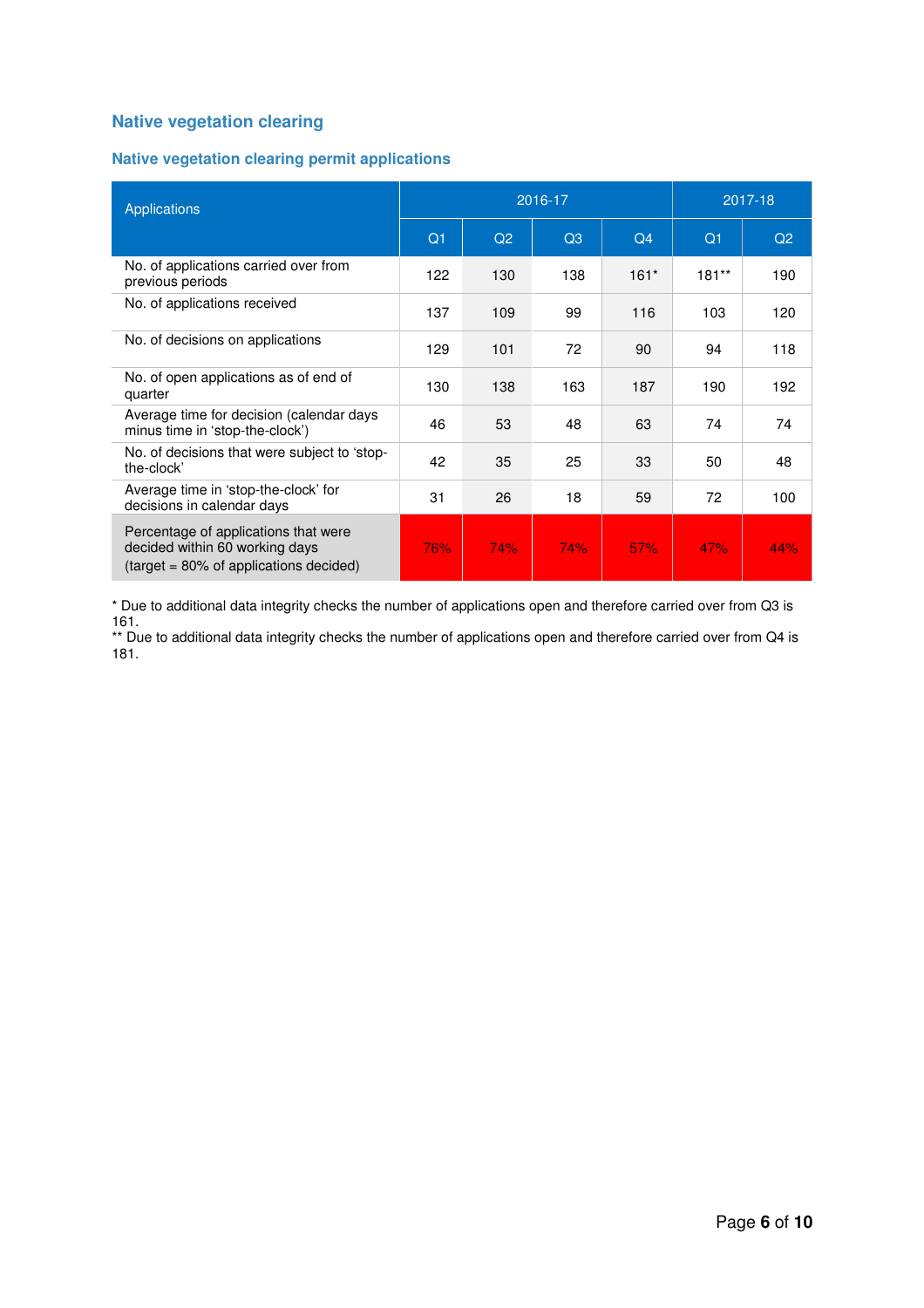## **Number of hectares granted (G) or refused (R)**

|                                                                                                             |              | 2016-17      |                |      |                  |              |              |              |                | 2017-18 |                |           |                |
|-------------------------------------------------------------------------------------------------------------|--------------|--------------|----------------|------|------------------|--------------|--------------|--------------|----------------|---------|----------------|-----------|----------------|
| Purpose                                                                                                     |              | Q1           |                |      | Q2               |              | Q3           |              | Q4             |         | Q1             |           | Q2             |
|                                                                                                             |              | $\mathbf{G}$ | $\mathsf R$    | G    | $\mathsf R$      | $\mathsf{G}$ | $\sf R$      | $\mathbf{G}$ | R              | G       | $\overline{R}$ | ${\bf G}$ | ${\sf R}$      |
| Agriculture/horticulture/forestry                                                                           | Hectares     | 49           | 40             | 515  | 2762             | 11           | 0            | 291          | 75             | 1630    | 9              | 1473      | 140            |
|                                                                                                             | Applications | $\,6\,$      | $\mathbf{1}$   | 11   | $\,8\,$          | 3            | $\pmb{0}$    | 15           | $\overline{2}$ | 13      | $\mathbf{1}$   | 17        | $\overline{2}$ |
| Infrastructure                                                                                              | Hectares     | 575          | 0              | 219  | $\pmb{0}$        | 25           | 0            | 477          | $\mathbf{0}$   | 286     | 0              | 552       | $\pmb{0}$      |
| (includes local government<br>and utilities)                                                                | Applications | 44           | $\mathbf 0$    | 32   | $\mathbf 0$      | 26           | $\pmb{0}$    | 36           | $\mathbf 0$    | 38      | $\mathbf 0$    | 50        | $\pmb{0}$      |
| Other Development<br>(includes mining not assessed<br>under DMIRS delegation,                               | Hectares     | 296          | 29             | 326  | $\boldsymbol{9}$ | 55           | $\mathbf{1}$ | 135          | $\mathbf 0$    | 626     | $\pmb{0}$      | 580       | 350            |
| basic raw materials, and all<br>other purposes such as fire<br>hazard reduction and fence<br>line clearing) | Applications | 41           | $\overline{4}$ | 26   | $\overline{4}$   | 19           | $\mathbf{1}$ | 20           | 0              | 27      | 0              | 21        | $\overline{4}$ |
| <b>Total Hectares</b>                                                                                       |              | 920          | 69             | 1060 | 2771             | 91           | $\mathbf{1}$ | 903          | 75             | 2542    | 9              | 2604      | 490            |
| <b>Total Applications</b>                                                                                   |              | 91           | 5              | 69   | 12               | 48           | $\mathbf{1}$ | 71           | $\overline{2}$ | 78      | $\mathbf{1}$   | 88        | $\,6$          |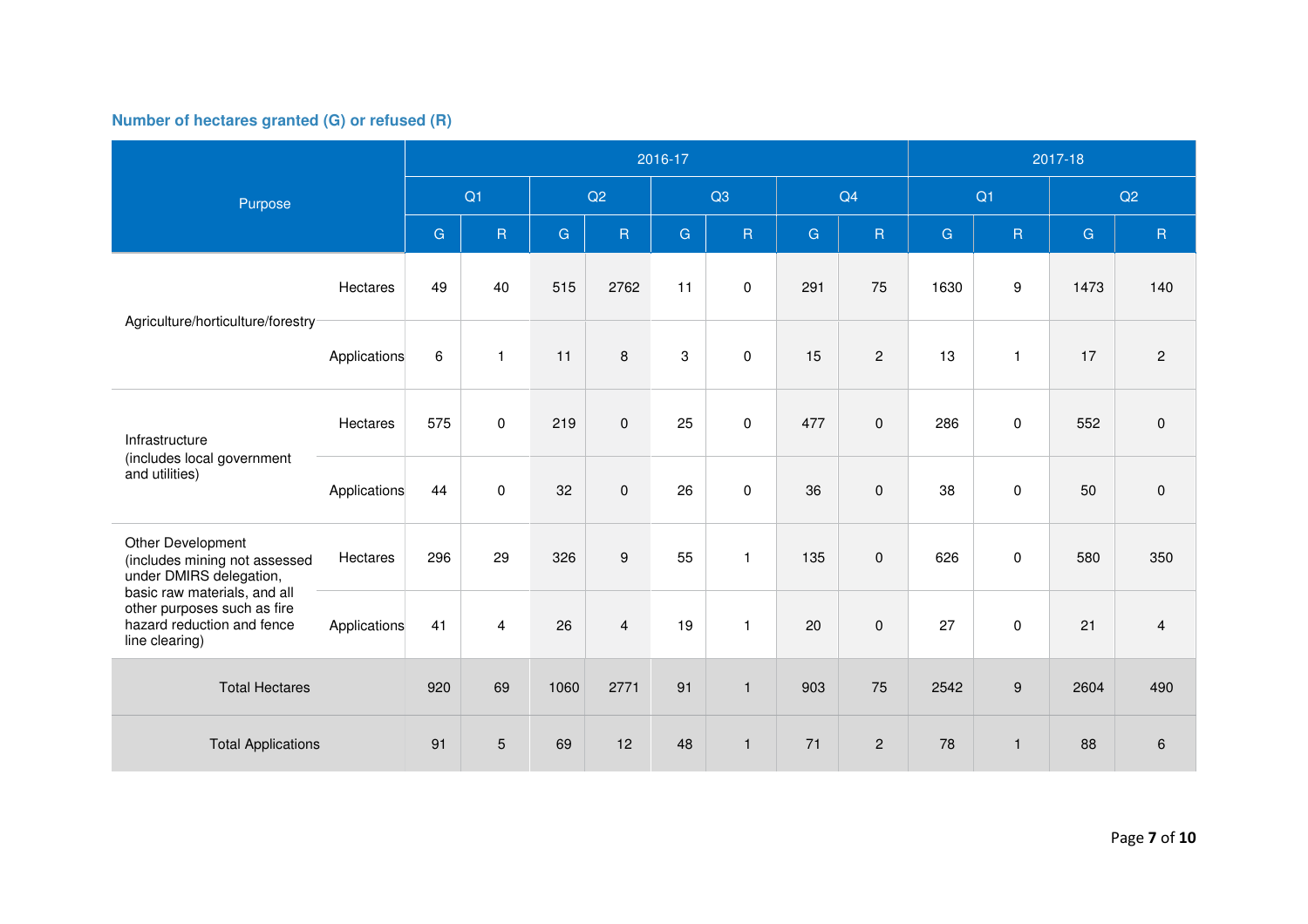# **Compliance and Enforcement**

#### **Compliance program activities**

|                                                                                           |                                                                                                                                                                       |                                       |                                           | 2017-18                 |                                                       |
|-------------------------------------------------------------------------------------------|-----------------------------------------------------------------------------------------------------------------------------------------------------------------------|---------------------------------------|-------------------------------------------|-------------------------|-------------------------------------------------------|
| Inspection program                                                                        | Program<br>description                                                                                                                                                | $\Omega$ 1<br>Inspections<br>(Actual) | Q <sub>2</sub><br>Inspections<br>(Actual) | Inspections<br>(Target) | Percentage<br>of annual<br>target<br>achieved<br>(% ) |
| Waste Sector Program                                                                      | Landfill Levy Compliance.                                                                                                                                             | $29*$                                 | 29                                        | 150                     | 39                                                    |
| Controlled Waste Program                                                                  | Controlled waste carriers, drivers, vehicles and tanks, and waste facilities.                                                                                         | 13                                    | 15                                        | <b>NA</b>               | <b>NA</b>                                             |
| <b>Clearing Regulation Permits</b>                                                        | Assessing compliance with clearing permits issued under Part V of the EP<br>Act and the Environmental Protection (Clearing of Native Vegetation)<br>Regulations 2004. |                                       | 5                                         | <b>NA</b>               | <b>NA</b>                                             |
| <b>Prescribed Premises Compliance</b><br>Program                                          | Assessing compliance with Licences and Registrations issued under Part V<br>of the Environmental Protection Act 1986.                                                 | $17**$                                | 60                                        | 200                     | 39                                                    |
| Percentage of potential<br>environmental risks identified<br>during compliance monitoring | Number of non-compliances identified in quarter.                                                                                                                      | 25                                    | 55                                        | <b>NA</b>               | <b>NA</b>                                             |
| program that are rectified within<br>two months                                           | Number of non-compliances identified in the quarter that were closed in two<br>months.                                                                                | $\overline{7}$                        | 26                                        | <b>NA</b>               | <b>NA</b>                                             |
|                                                                                           | Percentage of non-compliances identified during the quarter that were closed<br>in two months.                                                                        | 28%                                   | 47.3%                                     | 80%                     | 41.3                                                  |
| Light Industry Program                                                                    | Joint program with Local Governments targeting light industrial areas.                                                                                                | 14                                    | 75                                        | N/A                     | N/A                                                   |
| <b>Environmental Response</b><br>Program                                                  | Includes interagency inspections targeting hazardous materials storage.                                                                                               |                                       | 5                                         | N/A                     | N/A                                                   |
| Ministerial statements audited                                                            | Audits conducted on proposals identified through a risk- based framework.                                                                                             | 15                                    | 15                                        | 60                      | 50                                                    |
| Ministerial statements compliance<br>assessment reports                                   | Compliance assessment reports received during the financial year will be<br>reviewed.                                                                                 | 42                                    | 40                                        | N/A                     | 100                                                   |

\* The first quarter report identified that 25 waste compliance inspections had been undertaken in that quarter, however subsequent review has identified that 29 inspections were completed in the first quarter.

\*\* The first quarter involves follow-up work to close out non-compliances identified during the previous reporting period and to plan and approve the annual compliance program for the current period. Subsequently the number of compliance inspections undertaken is generally lower during the first quarter.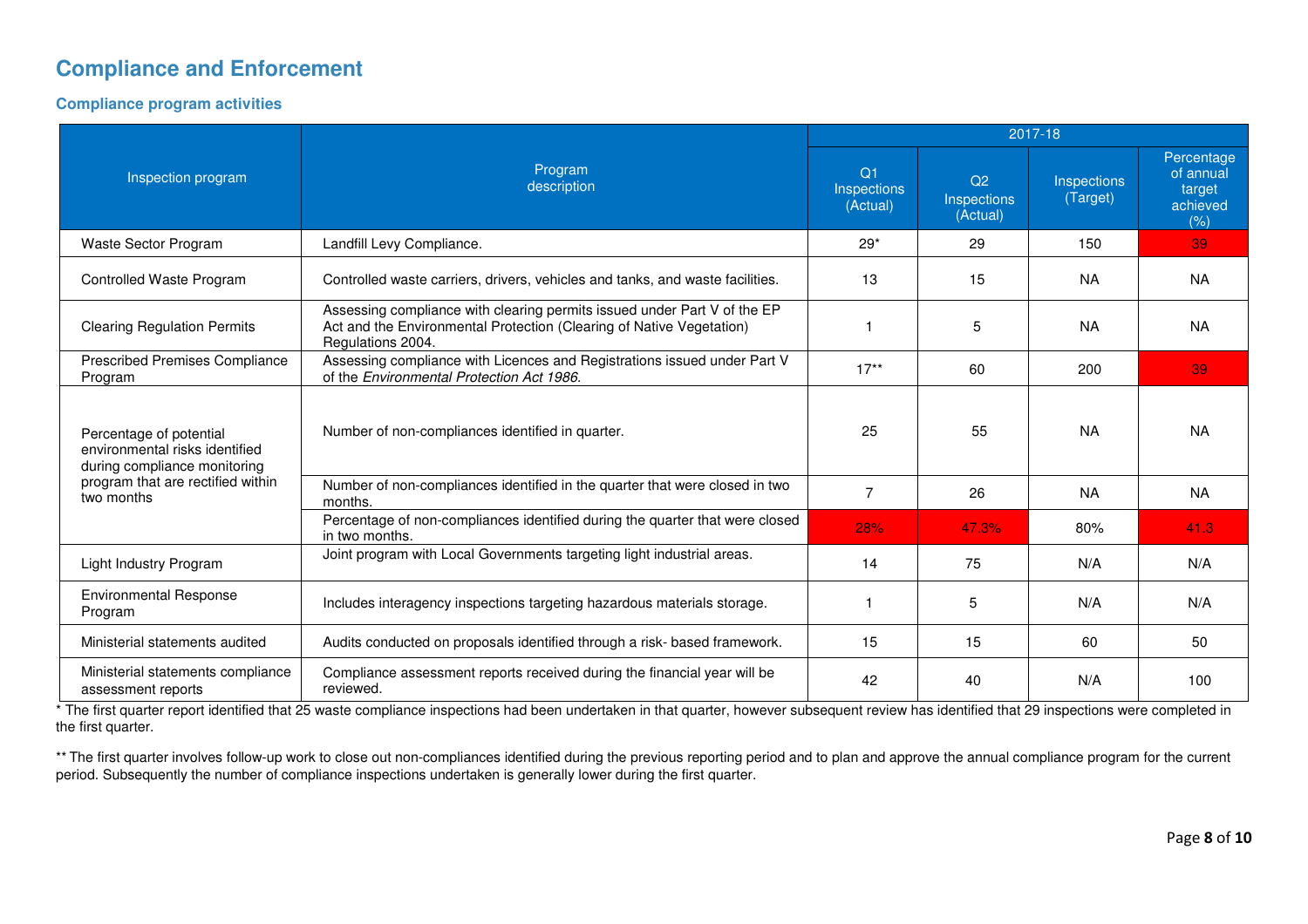### **Enforcement activities**

| <b>Enforcement Activities</b>                                                                                                      | 2017-18    |                |  |
|------------------------------------------------------------------------------------------------------------------------------------|------------|----------------|--|
|                                                                                                                                    | $\Omega$ 1 | Q <sub>2</sub> |  |
| No. of matters received and finalised                                                                                              | 583        | 615            |  |
| No. of new matters recorded                                                                                                        | 731        | 819            |  |
| No. of investigations closed within 60 working days                                                                                | 622        | 577            |  |
| Total investigations closed                                                                                                        | 1050       | 724            |  |
| Percentage of investigations closed within 60 working days<br>(target = 80% of investigations finalised within 60 working<br>days) | 59%        | 80%            |  |

| <b>Enforcement Actions</b>       | 2017-18        |  |  |
|----------------------------------|----------------|--|--|
|                                  | O <sub>2</sub> |  |  |
| No. of letters of warning issued | 9              |  |  |
| No. of infringements issued      | 16             |  |  |
| No. of convictions recorded      | 4              |  |  |
| No. of modified penalties paid   |                |  |  |
| No. of commenced prosecutions    |                |  |  |

## **Pollution response**

| <b>Pollution Response Activities</b> | 2017-18 |     |  |
|--------------------------------------|---------|-----|--|
|                                      | O1      | လ2  |  |
| No. of incidents                     | 114     | 96  |  |
| No. of reports to Pollution Watch    | 545     | 750 |  |

# **Controlled Waste licences – new applications received**

| <b>Controlled Waste Applications</b>                                                                                                                                        | 2017-18 |         |  |
|-----------------------------------------------------------------------------------------------------------------------------------------------------------------------------|---------|---------|--|
|                                                                                                                                                                             | Q1      | Q2      |  |
| No. of applications received                                                                                                                                                | 106     | 215     |  |
| Percentage of applications assessed within 30 calendar day<br>statutory timeframe<br>(target = 100% of applications assessed within 30 calendar<br>day statutory timeframe) | $100\%$ | $100\%$ |  |